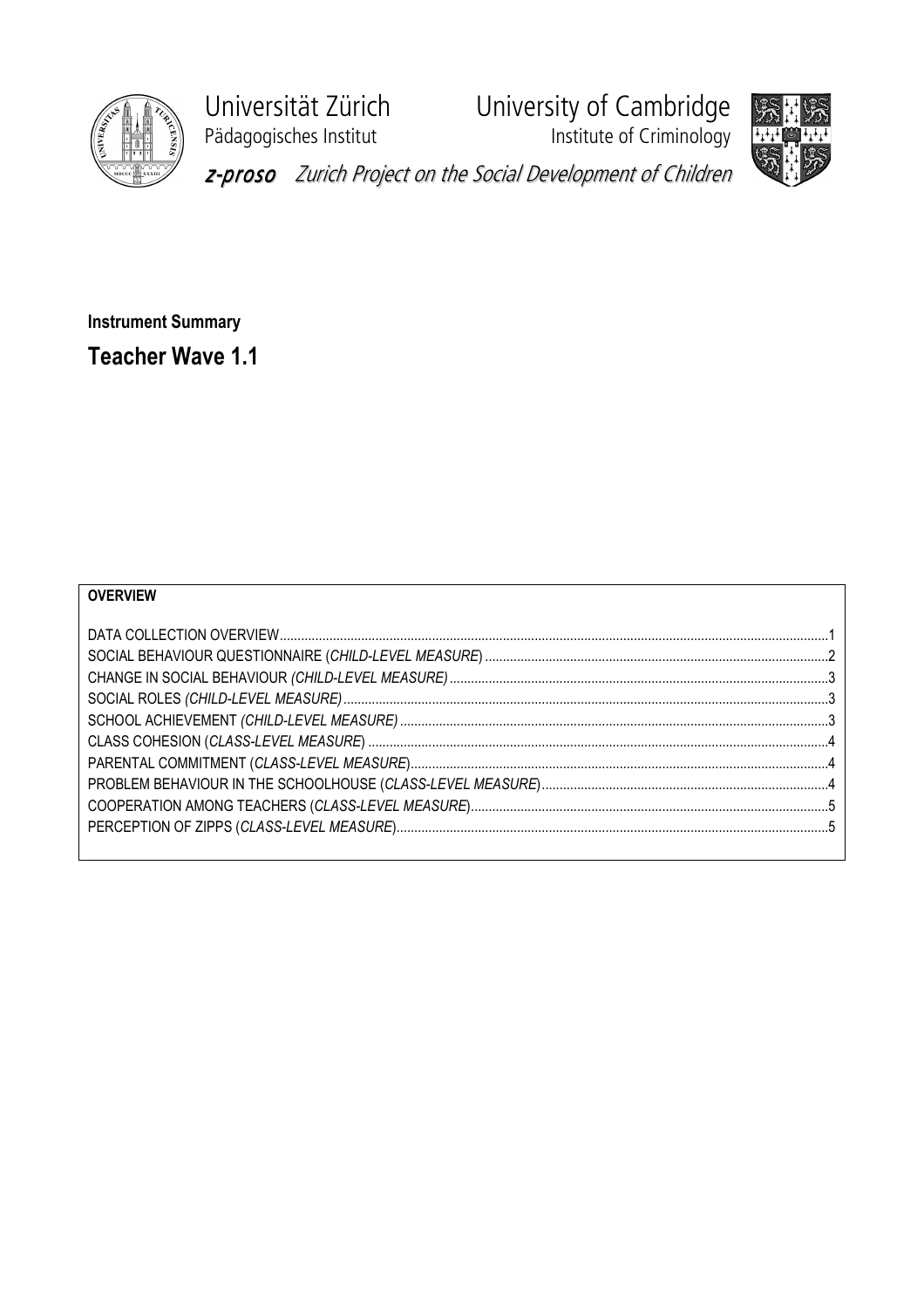| Data Collection Overview                            |                                                                                                                                                                                                                                                                                                                                                                                                              |
|-----------------------------------------------------|--------------------------------------------------------------------------------------------------------------------------------------------------------------------------------------------------------------------------------------------------------------------------------------------------------------------------------------------------------------------------------------------------------------|
| <b>Questionnaire Language</b>                       | German                                                                                                                                                                                                                                                                                                                                                                                                       |
| Respondents                                         | Teachers in study classes. In classes with two teachers, the teacher with the higher quota is requested<br>to fill in the forms. Teachers are asked to make sure that the respondent remains the same across<br>waves.                                                                                                                                                                                       |
| <b>Material and Setting</b>                         | Paper questionnaires were handed out to the teachers by our child-interviewers at the beginning of<br>٠<br>the interviewing week and recollected at the end of the week.<br>Questionnaire material included one assessment form per study child, a class assessment form,<br>$\bullet$<br>and completion instructions.<br>Questionnaire completion was mandatory for teachers in study schools.<br>$\bullet$ |
| <b>Completion Period</b>                            | 28 February 2005 - 25 May 2005                                                                                                                                                                                                                                                                                                                                                                               |
| <b>Number of Completed</b><br><b>Questionnaires</b> | 1350 child assessments forms<br>$\bullet$<br>119 class assessment forms<br>$\bullet$                                                                                                                                                                                                                                                                                                                         |
| <b>Approx. Completion Time</b>                      | 2-3 minutes per form                                                                                                                                                                                                                                                                                                                                                                                         |

Note Instruments are listed in the same order as in the questionnaire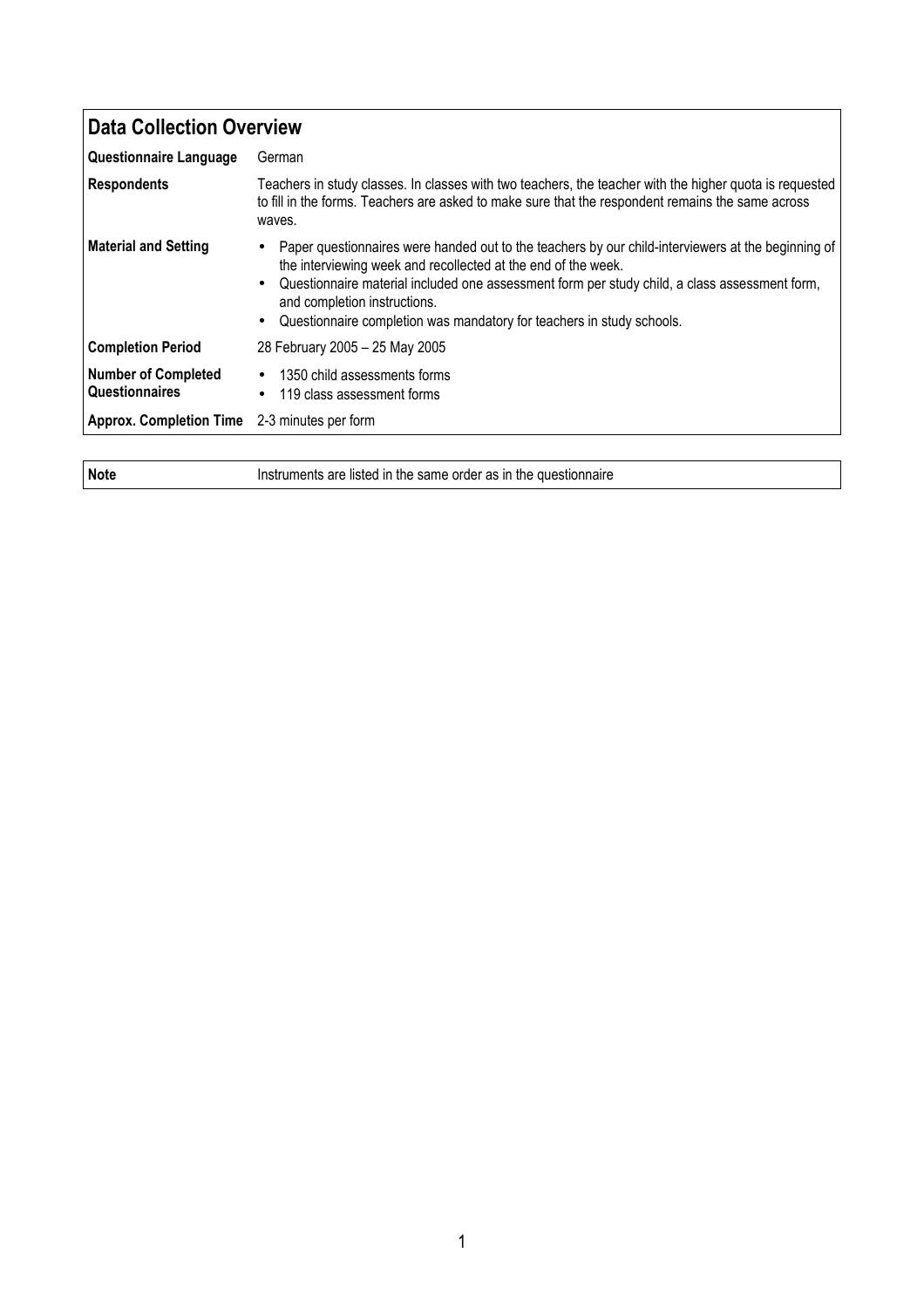|                                                   | Social Behaviour Questionnaire (Child-Level Measure)                                                                                                                                                                                                                                                                                                                                                                                                                                                                                                                                            |  |
|---------------------------------------------------|-------------------------------------------------------------------------------------------------------------------------------------------------------------------------------------------------------------------------------------------------------------------------------------------------------------------------------------------------------------------------------------------------------------------------------------------------------------------------------------------------------------------------------------------------------------------------------------------------|--|
| Source/Developer                                  | Richard E. Tremblay (Université de Montréal)<br>Tremblay, R. E., Loeber, R., Gagnon, C., Charlebois, P., Larivee, S. & LeBlanc, M. (1991).<br>Disruptive boys with stable and unstable high fighting behavior patterns during junior elementary<br>school. Journal of Abnormal Child Psychology, 19, 285-300.                                                                                                                                                                                                                                                                                   |  |
| <b>Description</b>                                | A comprehensive assessment of the target child's social behaviour. Focuses also on prosociality, not<br>only on problem behaviour. As compared to the original scale the more recent version used in the z-<br>proso study also allows assessing subtypes of aggression, such as indirect, reactive, and instrumental<br>aggression. This measure is also repeatedly administered to parents and - in an adapted computer-<br>based multimedia version - to the target children.                                                                                                                |  |
| <b>Adaptations</b>                                | In the teacher version items are organised by topics/subdimensions in order to simplify completion.<br>Some item wordings were adapted to fit the teacher's perspective. Twelve items that were not fitting<br>the teachers perspective were skipped                                                                                                                                                                                                                                                                                                                                            |  |
| <b>Measured Concepts/</b><br><b>Subdimensions</b> | Prosocial Behaviour<br>1. Prosocial Behaviour (Helping, Empathy)<br>Internalising Problem Behaviour<br>2. Anxiety<br>3. Depression<br>Attention-Deficit and Hyperactivity Disorder (ADHD)<br>4. Attention Deficit<br>5. Hyperactivity<br>Non-Aggressive Externalising Problem Behaviour<br>6. Non-Aggressive Conduct Disorder (Stealing, Lying, Vandalising)<br>7. Opposition/Defiance<br>Aggression<br>8. Physical Aggression<br>9. Indirect Aggression<br>10. Instrumental Aggressions/Dominance<br>11. Reactive Aggression<br>Psychopathy<br>12. Cruelty to Animals (as a psychopathy proxy) |  |
| <b>Number of Items</b>                            | 43                                                                                                                                                                                                                                                                                                                                                                                                                                                                                                                                                                                              |  |
| <b>Response Categories</b>                        | 5-point Likert scale (from "never" to "very often")                                                                                                                                                                                                                                                                                                                                                                                                                                                                                                                                             |  |
| <b>Item Examples</b>                              | • "CHILD is worried." (Anxiety)<br>"CHILD fidgets." (Hyperactivity)<br>"CHILD steals at school." (Non-Aggressive CD)<br>"CHILD kicks, bites, hits other children." (Physical Aggression)<br>"CHILD will invite bystanders to join in a game." (Prosociality)                                                                                                                                                                                                                                                                                                                                    |  |
| <b>Administration</b><br><b>History</b>           | Waves 1.1, 1.2, 2.1, 2.2, 3.1                                                                                                                                                                                                                                                                                                                                                                                                                                                                                                                                                                   |  |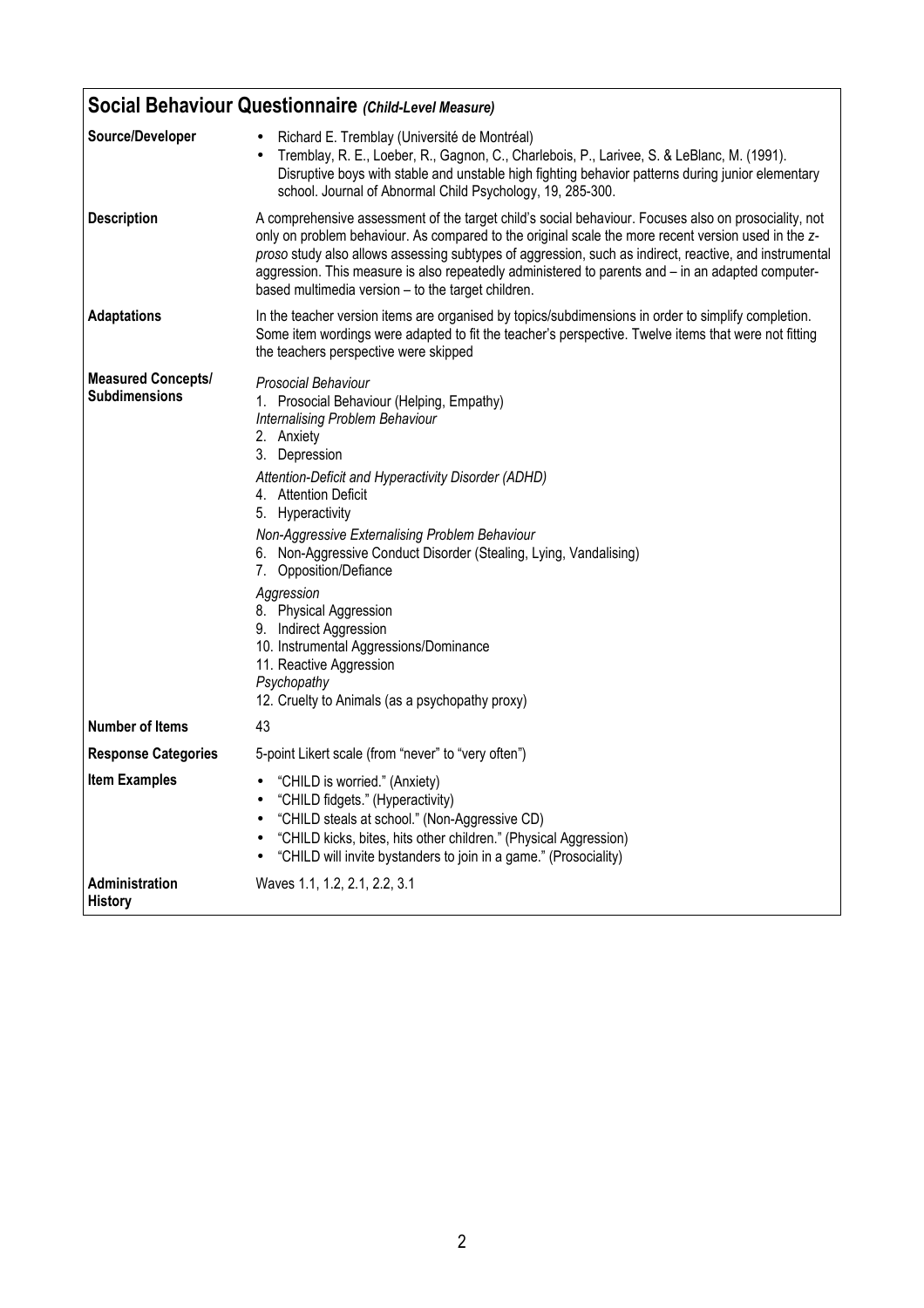## Change in Social Behaviour (Child-Level Measure)

| Source/Developer                                  | z-proso Research Team                                                                                                                                                    |
|---------------------------------------------------|--------------------------------------------------------------------------------------------------------------------------------------------------------------------------|
| <b>Description</b>                                | A set of six items aimed at explicitly tracking change in selected types of the target child's social<br>behaviour since the previous wave.                              |
| <b>Measured Concepts/</b><br><b>Subdimensions</b> | Helping others<br>$\bullet$<br>Fairness and rule abidance<br>$\bullet$<br>Emotion recognition<br>$\bullet$<br>Conflict management<br>٠<br>Aggression against others<br>٠ |
| Number of Items                                   | 6                                                                                                                                                                        |
| <b>Response Categories</b>                        | 5-point Likert scale (from "worse" to "better")                                                                                                                          |
| Administration<br><b>History</b>                  | Waves 1.1, 1.2, 2.1, 2.2, 3.1                                                                                                                                            |

| Social Roles (Child-Level Measure)                |                                                                                                                            |
|---------------------------------------------------|----------------------------------------------------------------------------------------------------------------------------|
| Source/Developer                                  | z-proso Research Team                                                                                                      |
| <b>Description</b>                                | A brief assessment of the social roles of the target child in his/her class.                                               |
| <b>Measured Concepts/</b><br><b>Subdimensions</b> | Popularity<br>$\bullet$<br><b>Bullying victimisation</b><br>$\bullet$<br>Rejection<br>$\bullet$<br>Domination<br>$\bullet$ |
| l Number of Items                                 | 4                                                                                                                          |
| <b>Response Categories</b>                        | 5-point Likert scale (from "very untrue" to "very true")                                                                   |
| Administration<br><b>History</b>                  | Waves 1.1, 1.2, 2.1, 3.1, 4.1                                                                                              |

| School Achievement (Child-Level Measure)          |                                                                                                                                |
|---------------------------------------------------|--------------------------------------------------------------------------------------------------------------------------------|
| Source/Developer                                  | z-proso Research Team                                                                                                          |
| <b>Description</b>                                | A brief assessment of the target child's school achievement as compared to the expected average<br>achievement at his/her age. |
| <b>Measured Concepts/</b><br><b>Subdimensions</b> | Arithmetic<br>$\bullet$<br>Reading & verbal performance<br>٠<br>School Commitment                                              |
| l Number of Items                                 | 3                                                                                                                              |
| <b>Response Categories</b>                        | 5-point Likert scale (from "worse" to "better than average")                                                                   |
| Administration<br><b>History</b>                  | Waves 1.1, 2.2, 3.1, 4.1                                                                                                       |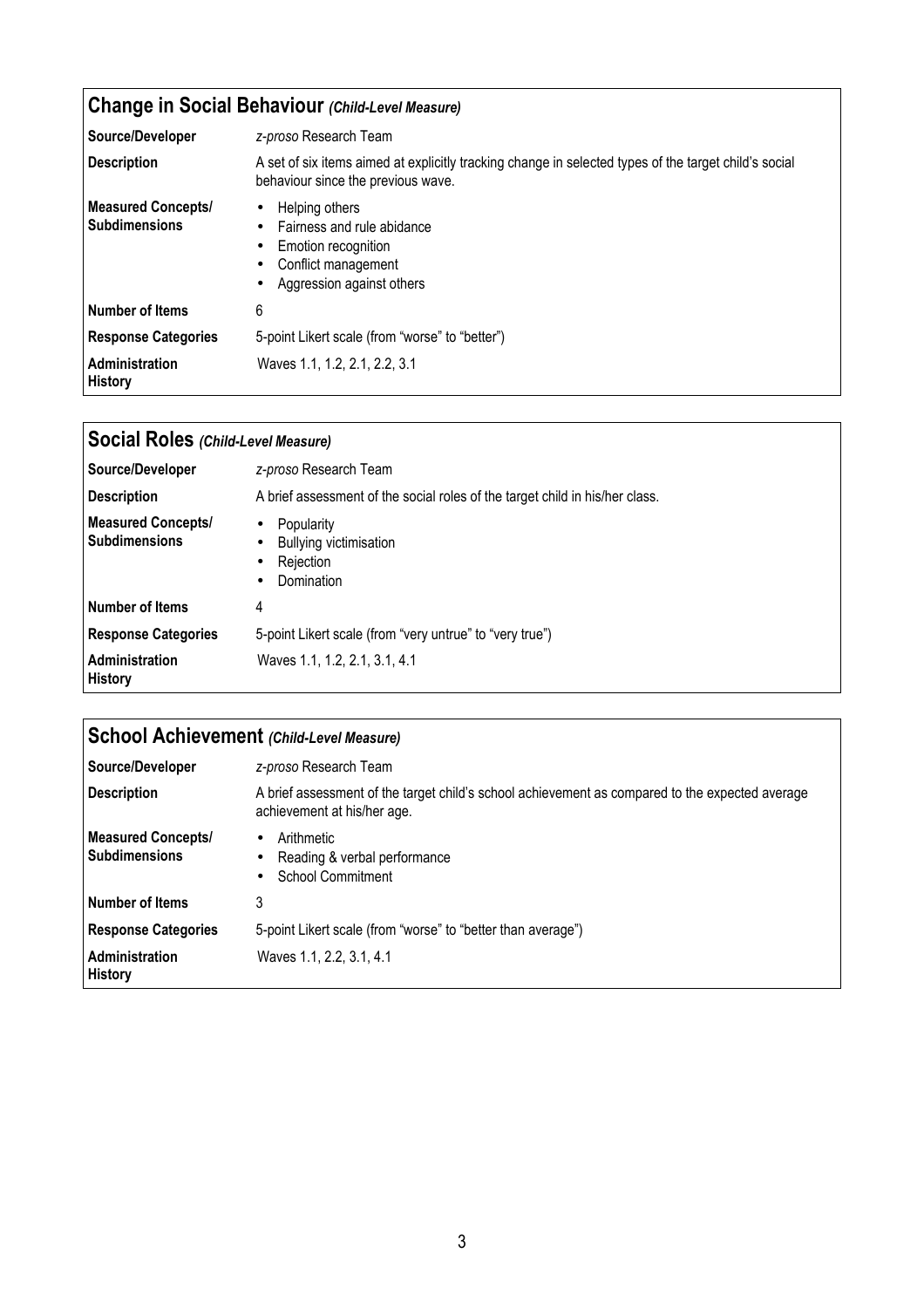| <b>Class Cohesion (Class-Level Measure)</b> |                                                          |
|---------------------------------------------|----------------------------------------------------------|
| Source/Developer                            | z-proso Research Team                                    |
| <b>Description</b>                          | A brief assessment of class cohesion.                    |
| Number of Items                             | 5                                                        |
| <b>Response Categories</b>                  | 5-point Likert scale (from "very untrue" to "very true") |
| <b>Item Example</b>                         | "The pupils in my class get well along with each other"  |
| Administration<br><b>History</b>            | Waves 1.1, 1.2, 2.1, 2.2, 3.1, 4.1                       |

| Parental Commitment (Class-Level Measure)         |                                                                                 |
|---------------------------------------------------|---------------------------------------------------------------------------------|
| Source/Developer                                  | z-proso Research Team                                                           |
| <b>Description</b>                                | A brief assessment of the teacher's perception of the parents in his/her class. |
| <b>Measured Concepts/</b><br><b>Subdimensions</b> | Parental commitment to school<br>$\bullet$<br>Relationships among parents<br>٠  |
| l Number of Items                                 | 5                                                                               |
| <b>Response Categories</b>                        | 5-point Likert scale (from "very untrue" to "very true")                        |
| <b>Item Example</b>                               | "Parents in this class regularly attend parent-teacher meetings."               |
| Administration<br><b>History</b>                  | Wave 1.1                                                                        |

| Problem Behaviour in the Schoolhouse (Class-Level Measure) |                                                                                                                                                                                                   |
|------------------------------------------------------------|---------------------------------------------------------------------------------------------------------------------------------------------------------------------------------------------------|
| Source/Developer                                           | z-proso Research Team                                                                                                                                                                             |
| <b>Description</b>                                         | A brief assessment of the teacher's perception of levels of problem behaviours among pupils in his/her<br>schoolhouse.                                                                            |
| <b>Measured Concepts/</b><br><b>Subdimensions</b>          | Violation of school rules<br>$\bullet$<br><b>Untidiness</b><br>$\bullet$<br>Extortion<br>$\bullet$<br>Verbal violence<br>$\bullet$<br>Teasing<br>٠<br>Physical violence<br>Vandalism<br>$\bullet$ |
| <b>Number of Items</b>                                     |                                                                                                                                                                                                   |
| <b>Response Categories</b>                                 | 5-point Likert scale (from "not a problem" to "a very serious problem")                                                                                                                           |
| <b>Administration</b><br><b>History</b>                    | Waves 1.1, 2.2, 3.1, 4.1                                                                                                                                                                          |